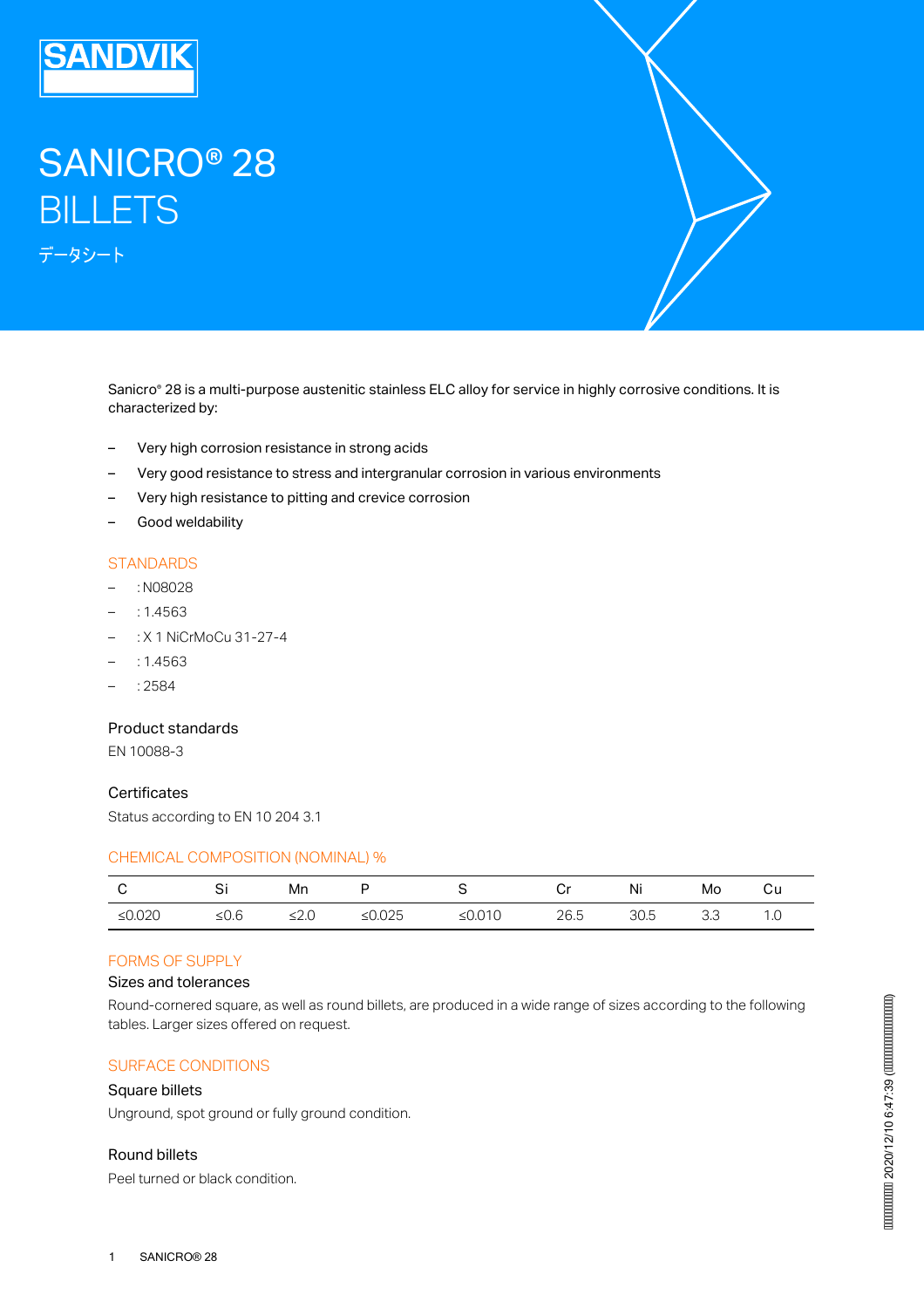## Square billets

| Size<br>mm              | Tolerance<br>mm | Length<br>m |
|-------------------------|-----------------|-------------|
| 80                      | $+/-2$          | $4 - 6.3$   |
| 100, 114, 126, 140, 150 | $+/-3$          | $4 - 6.3$   |
| 160, 180, 195, 200      | $+/-4$          | $4 - 6.3$   |
| $>200 - 350$            | $+/-5$          | $3 - 5.3$   |

Sizes and tolerances apply to the rolled/forged condition.

## Peel turned round billets

| Size<br>mm               | Tolerance<br>mm | Length<br>m |
|--------------------------|-----------------|-------------|
| 75 - 200 (5 mm interval) | $+/-1$          | max 10      |
| >200 - 450               | $+/-3$          | $3 - 8$     |

## Unground round billets

| <b>Size</b><br>mm        | Tolerance<br>mm | Length<br>m |
|--------------------------|-----------------|-------------|
| 77 - 112 (5 mm interval) | $+/-2$          | max 10      |
| 124, 134                 | $+/-2$          | max 10      |
| 127, 147, 157            | $+/-2$          | max 10      |
| 142, 152, 163            | $+/-2$          | max 10      |
| 168, 178, 188            | $+/-2$          | max 10      |
| 183, 193                 | $+/-2$          | max 10      |

## Other products

Seamless tube and pipe Hollow bar

## MECHANICAL PROPERTIES

Sanicro® 28 conforms to the mechanical properties according to specification EN 10088-3.

Testing is performed on separately solution annealed and quenched test pieces.

## At 20°C (68°F)

# Metric units

| Proof strength | Tensile strength | Elong.         | HВ         |
|----------------|------------------|----------------|------------|
| $R_{p0.2}$ a)  | Rm               | A <sub>b</sub> |            |
| MPa            | MPa              | %              |            |
| $\geq$ 220     | 500-750c)        | $\geq$ 35      | $\leq$ 220 |

## Imperial units

| Proof strength       | Tensile strength | Elong. | <b>Hardness</b> |
|----------------------|------------------|--------|-----------------|
| $R_{\text{D0.2}}$ a) | кm               | Ab)    | Rockwell C      |